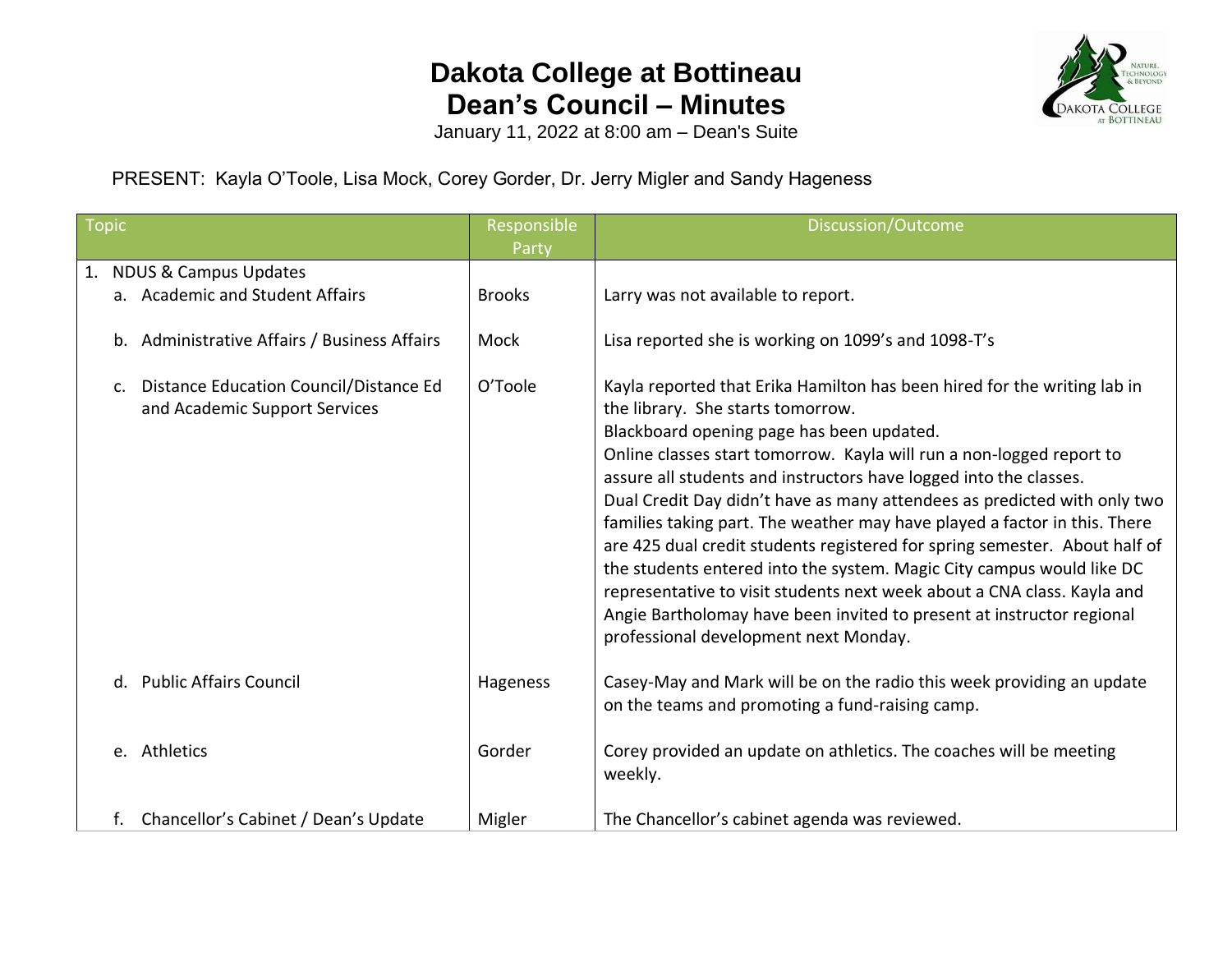## **Dakota College at Bottineau Dean's Council – Minutes**



| 2. Other |                                    | <b>Click here for attachments</b>                                                                                                                       |
|----------|------------------------------------|---------------------------------------------------------------------------------------------------------------------------------------------------------|
|          | <b>SBHE Policies</b>               | The State Board policy "Admission and Transfer of Credits" was reviewed.                                                                                |
|          | Waivers                            | Waiver report was reviewed. DCB does not have any waivers that look                                                                                     |
|          |                                    | out of line. The biggest waiver for DCB is the institutional waivers.                                                                                   |
|          |                                    | Discussion was held on diversity waiver naming the correct race.                                                                                        |
|          | <b>Tuition Model</b>               |                                                                                                                                                         |
|          | <b>Online Student Data</b>         | The tuition model is under review. Dakota College at Bottineau is<br>requesting a change in the tuition model that would assess online students         |
|          |                                    | a tuition rate based on their residency status. Currently online students                                                                               |
|          |                                    | enrolled at DCB are assessed at the same rate as state residents while                                                                                  |
|          |                                    | students enrolled in on-campus and hybrid courses are assessed tuition                                                                                  |
|          |                                    | based on their state or country of residency. This will create consistency in<br>tuition rates for all students and will eliminate an on-going computer |
|          |                                    | programming issue that has prevented automatic tuition payment                                                                                          |
|          |                                    | calculations for students.                                                                                                                              |
|          |                                    | We have 26 students that may be affected. Will look into a tuition                                                                                      |
|          |                                    | differential for current degree seeking students - effective fall 2022.                                                                                 |
|          |                                    | Note made to get the dental program fees approved before classes start<br>fall 2023.                                                                    |
|          |                                    |                                                                                                                                                         |
|          |                                    | A facilitator has been hired to conduct a strategic analysis for DCB. The                                                                               |
|          | SWOT Analysis Proposal - Strategic | pricing of the agreement was reviewed.                                                                                                                  |
|          | Planning                           |                                                                                                                                                         |
|          |                                    | Dr. Migler is waiting for contracts for the Old Main renovations. Upon                                                                                  |
|          | Other                              | receipt architects may begin on the project. Work on the foundation of                                                                                  |
|          |                                    | the building will start first.                                                                                                                          |
|          |                                    | The dining center will not open as scheduled. There is a delay with the                                                                                 |
|          |                                    | stainless counters. The suspended ceiling had to be re-installed due to                                                                                 |
|          |                                    | hanging wire not meeting code.                                                                                                                          |
|          |                                    | The Minot CTE center will also begin upon architect contract receipt.                                                                                   |
|          |                                    |                                                                                                                                                         |
|          |                                    | FBM position for the NW part of ND is open. Extended advertising will be                                                                                |
|          |                                    | posted.                                                                                                                                                 |